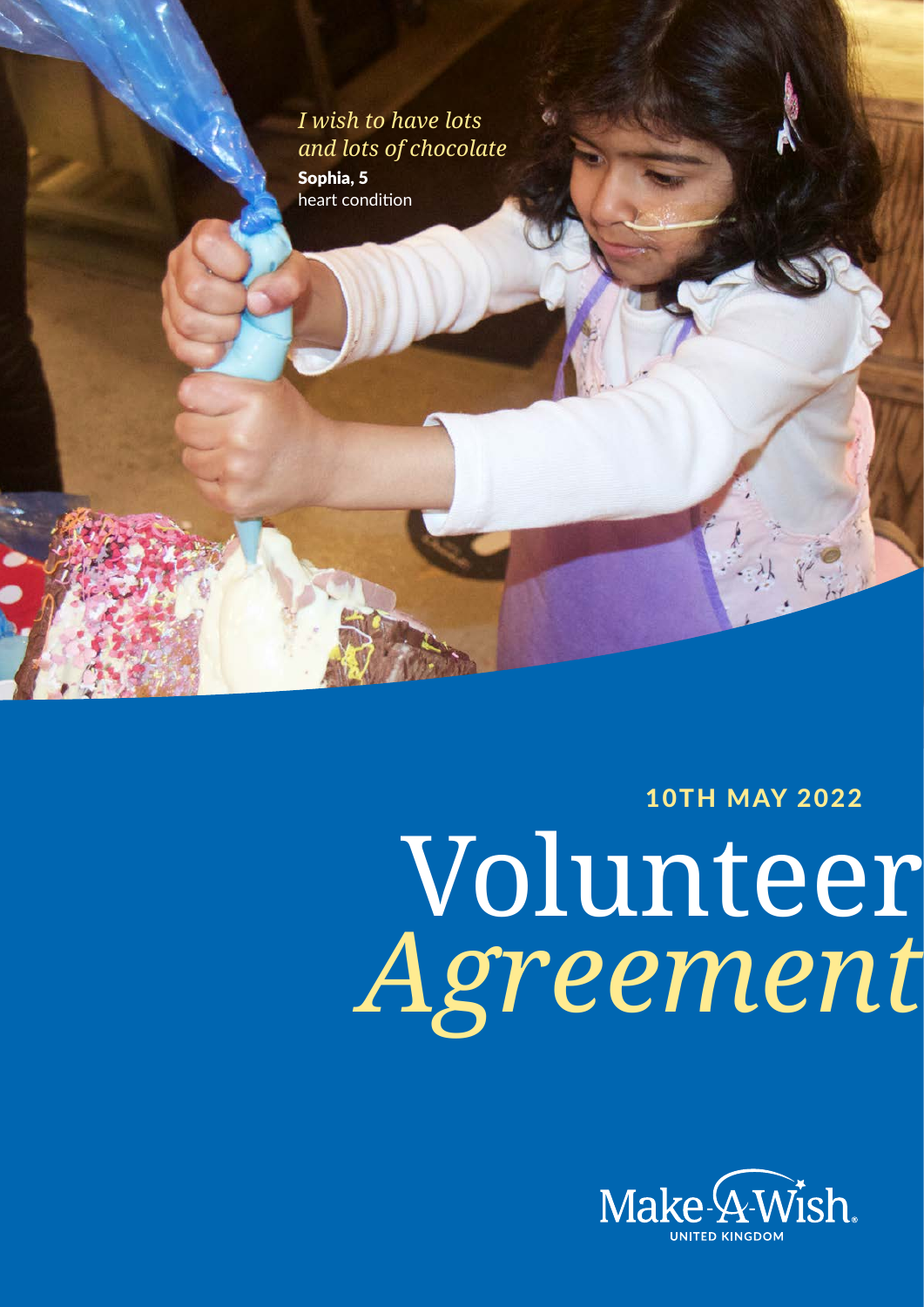

# **Volunteer Agreement**

## Volunteer Code of Conduct

At Make-A-Wish UK, we are accountable for the ways in which we work and have a duty to keep ourselves and others safe. This is achieved by maintaining a respectful, caring and professional approach to those we come into contact with and by conducting ourselves in a way that demonstrates integrity, maturity and good judgement.   

### We expect all volunteers to:

- Demonstrate that safeguarding children and young people is paramount in our work and raise concerns when concerned.
- Be a good role model with behaviours and attitudes that are in line with our behaviours and values, including being friendly, courteous and kind at all times.
- Treat everyone with dignity and respect in accordance with our Equality, Diversity and Inclusion Policy.
- Communicate with others in an open and respectful way.
- Understand and follow all Make-A-Wish UK policies and procedures.
- Be responsible and accountable in the way you carry out your role; taking care of your own and others health and safety.
- Do not act fraudulently or dishonestly or do anything that brings, or is likely to bring, Make-A-Wish UK into disrepute (including attending your volunteering whilst under the influence of alcohol or drugs).
- Report any business or other interest which may give rise to a conflict of interest in the performance of your duties.

We also ask that you consider the personal stories and information of our families and wish children with care, confidentiality, and sensitivity as it is a privileged position to be a part of these.

Make-A-Wish UK understands that volunteering can be challenging, and mistakes can happen. In these circumstances we are committed to solving problems and issues collaboratively. However, Make-A-Wish UK may suspend or terminate your volunteering placement if you:

- Fail to follow instructions, policies, practices and procedures.
- Abuse a position of authority or attempt to use an official position for private advantage.
- Display poor timekeeping / attendance without reasonable explanation.
- Misuse Make-A-Wish UK property, equipment or vehicles.
- Act unlawfully.
- Volunteer or be seen to represent Make-A-Wish UK whilst under the influence of alcohol or illegal drugs.
- Seek or gain unauthorised entry to computer records.
- Make unauthorised contact with the media, Make-A-Wish UK corporate partners or talent/personalities.
- Disclose confidential information concerning Make-A-Wish UK (and its staff/volunteers), families, or supporters to a third party.
- Discriminate against a wish family, another volunteers, supporter or member or staff.
- Display aggressive or threatening behaviour or attitude in any form of communication.



*Page 1 / 10th May 2022*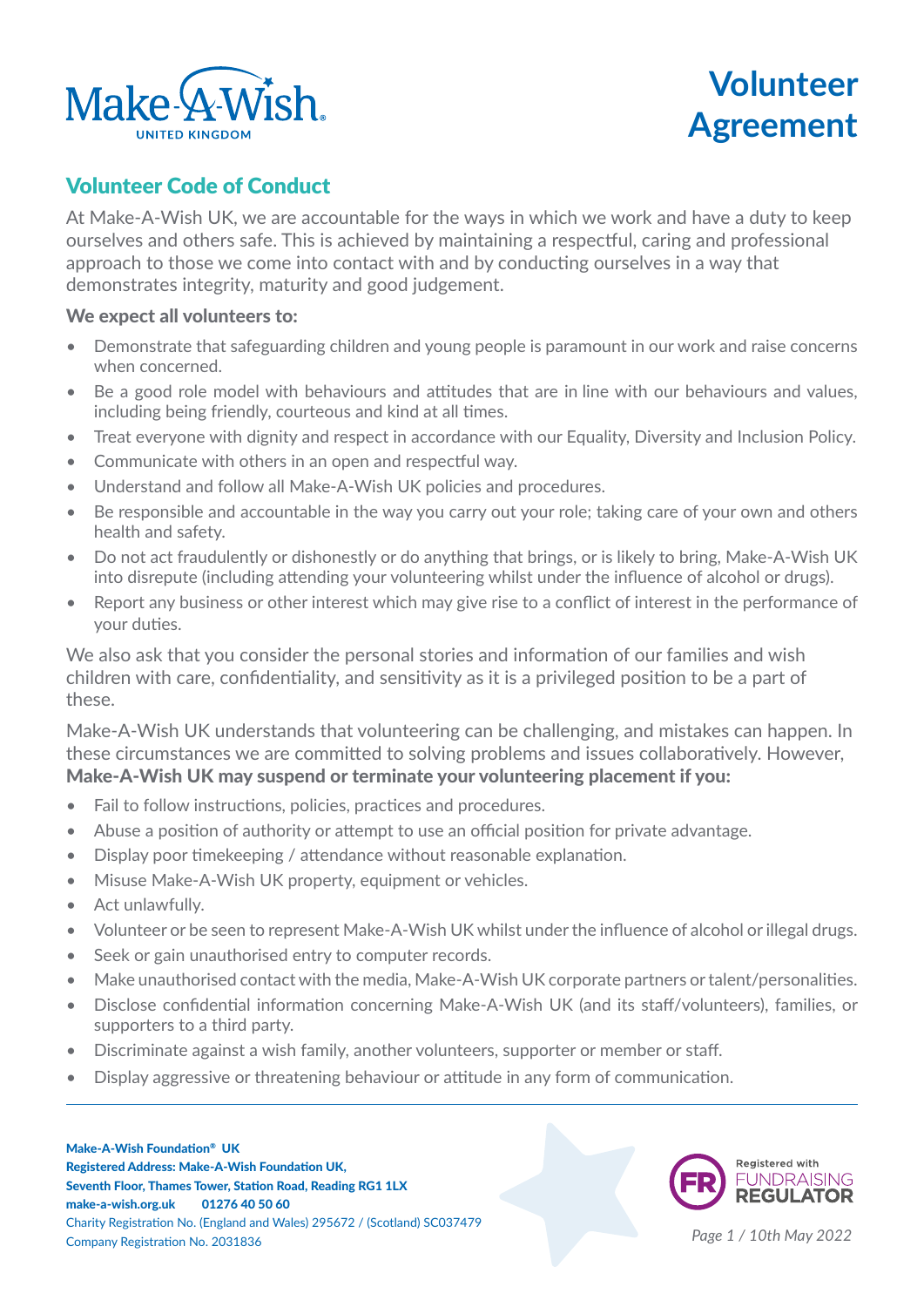

# **Volunteer Agreement**

## Your Volunteer Agreement

Thank you for volunteering with Make-A-Wish UK. This volunteer agreement sets out what we expect from you and what you can expect from us, to ensure that your volunteering experience is a positive and rewarding one. This agreement does not in any way constitute a contract of employment.

## Your role as a Make-A-Wish UK volunteer

This position with Make-A-Wish UK is a volunteer position. This means that you perform all duties on a voluntary basis, and you will not receive remuneration or payment for your work, other than reasonable reimbursement of expenses. There is no intention to form any employment or contractual relationship (this means you are not an employee, independent contractor or consultant at Make-A-Wish UK). If this changes at any time, and there is a possibility that you might undertake paid work for us, we will discuss this and document the arrangement in a formal employment contract, contract for services or other arrangement.

### Make-A-Wish UK commits to:

- Providing you with a written role description so you understand your role and the tasks you are permitted to perform.
- Providing induction, training and support for you to be able to fulfil your volunteer role.
- Providing you with a named manager who alongside the Volunteering Team will support you in your role.
- Seeking to understand your reasons for volunteering, your interests and any specific individual needs you have, and to meet these as far as practically possible.
- Consulting with you about any changes that affect your volunteering.
- Respecting your privacy, including keeping your private information confidential.
- Providing a safe environment and insurance cover whilst you are volunteering with us.
- Responding to your feedback and concerns as quickly as we can.
- Reimbursing you for any reasonable expenses so you are not out of pocket in the performing of your volunteer role (in line with our expenses policy and with approval from your named manager/the Volunteering Team).

### As a Make-A-Wish UK volunteer you agree to:

- Adhere to Make-A-Wish UK's Code of Conduct (as explained at the start of this document).
- Participate in all relevant induction and training programmes including regular refresher training.



*Page 2 / 10th May 2022*